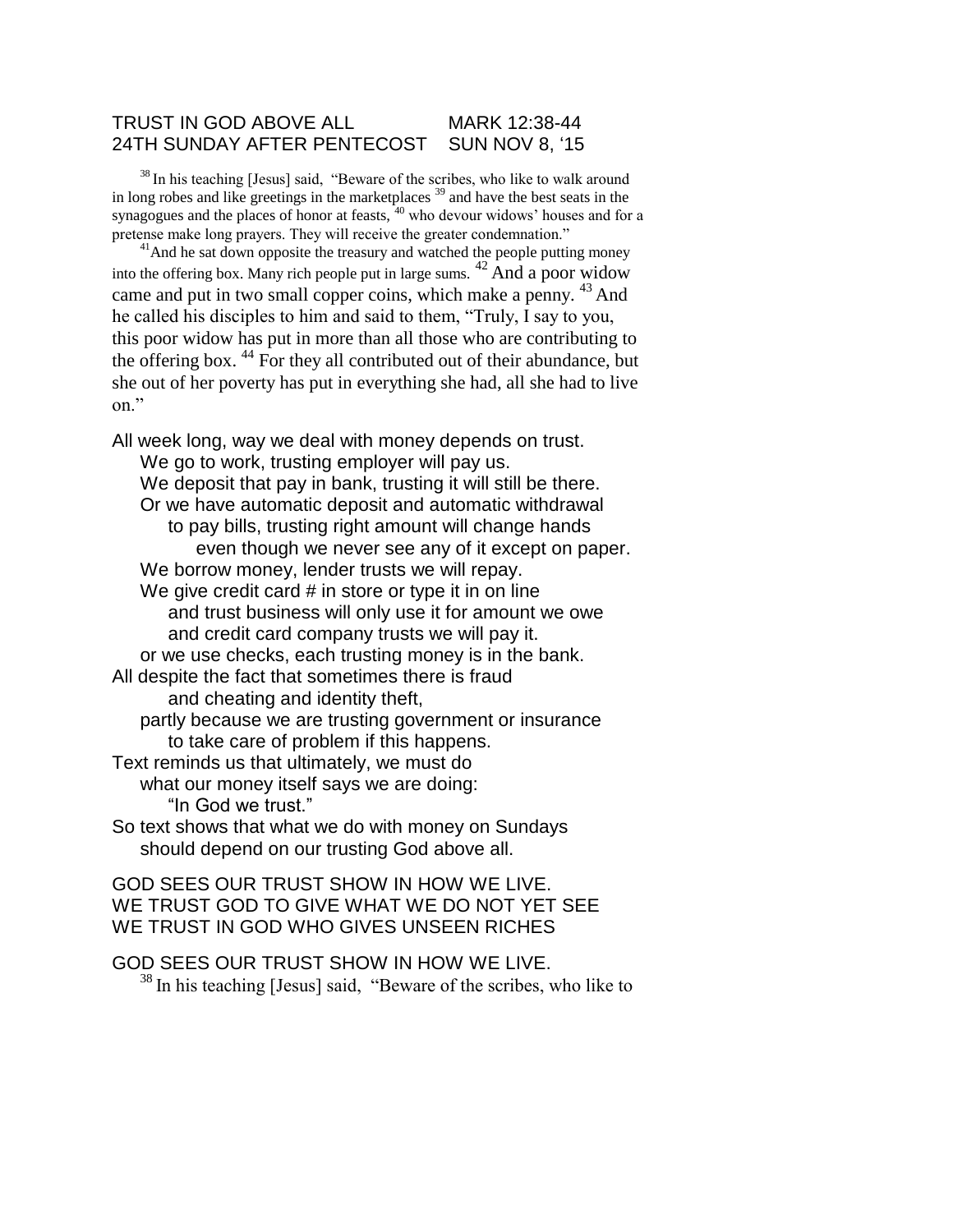walk around in long robes and like greetings in the marketplaces <sup>39</sup> and have the best seats in the synagogues and the places of honor at feasts, <sup>40</sup> who devour widows' houses and for a pretense make long prayers. They will receive the greater condemnation."

 $41$ And he sat down opposite the treasury and watched the people putting money into the offering box.

Jesus is constantly observing people and he seems to see what not everyone sees. While everyone notices those sitting in places of honor, he has to point out widow and her tiny offering. He seems to have xray vision like Superman is said to have. Like security scanner in airport, he sees under surface. As Bible says, God looks at the heart. Jesus sees that people are not always what they appear. He sees scribes in their long white robes, looking very holy, have thinly veiled pride and greed. Maybe things they do are meant to impress others. Maybe they trust their long prayers will impress God. Maybe they are working at convincing themselves that they are saved because of things they do. Maybe people putting large amount in offering chest are trusting that doing this will help pay off God to look the other way when they do what is wrong. But when they put impressive amounts in offering, he sees how much is left in their pockets or at home. He can also see when big things are done with right heart. But God sees that, like magician doing magic tricks, sometimes what we make a big show of doing is to distract from what is really happening. We may try to act more prosperous than we are. Other times may pretend we are more poor than we are. Yet, the things we do are not always that hard to see through. Our money may say, "In God we trust", but sometimes what we do with it shows that money itself is the god we trust for what we need. Sometime it may be that the ones we deceive are ourselves. We may say as individuals or as a group that our values or priorities are this or that, but looking at how much we spend on what, can reveal what our real priorities are.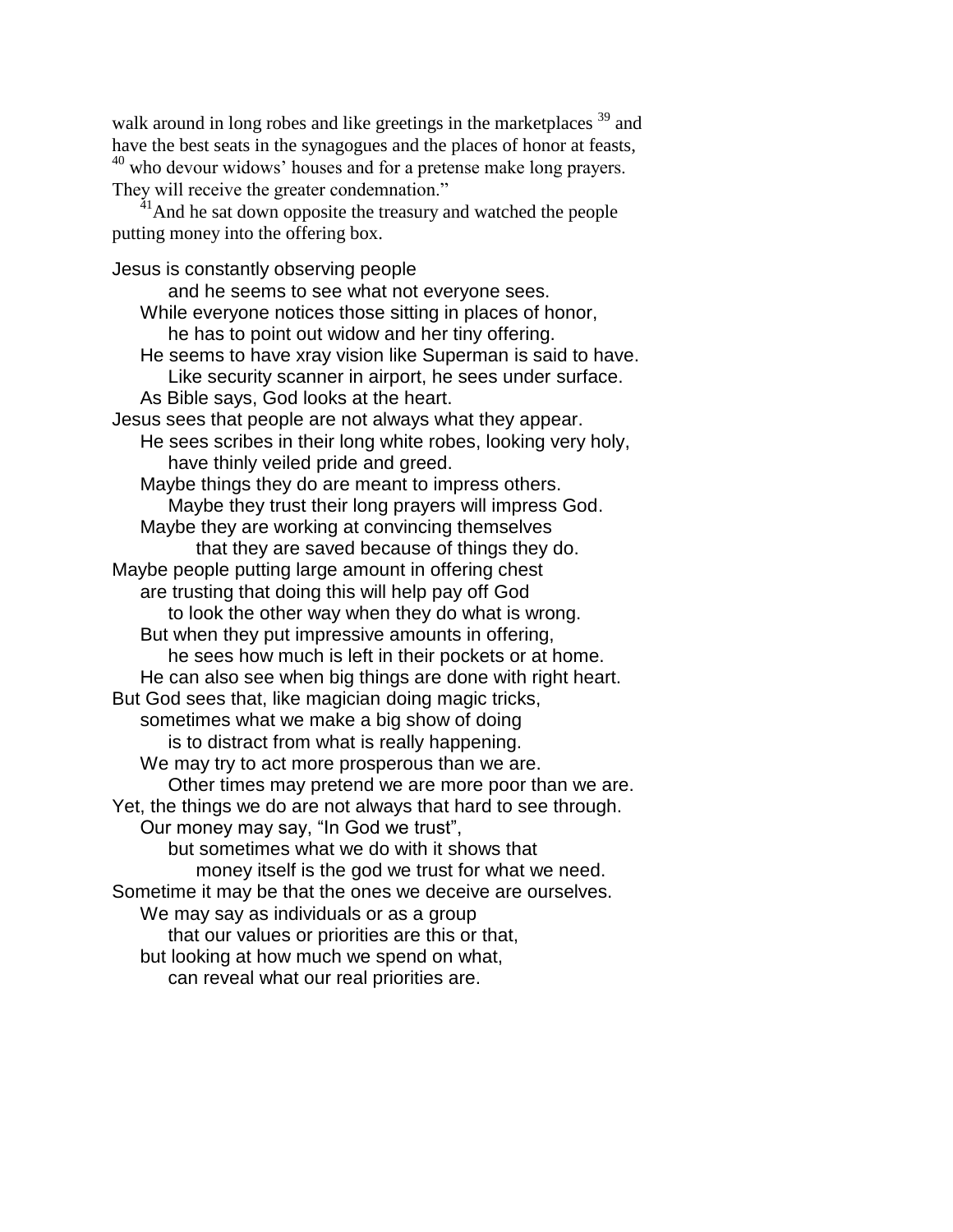Jesus sees these things because he was there when people gave offerings in temple and is also here. Just as he is present when we gather to pray in his name or speak to others in his name or forgive in his name, because doing it in his name means it comes from him, So also he is here whenever we use our money, recognizing that this too is coming from him.

WE TRUST GOD TO GIVE WHAT WE DO NOT YET SEE

Many rich people put in large sums. <sup>42</sup> And a poor widow came and put in two small copper coins, which make a penny.  $43$  And he called his disciples to him and said to them, "Truly, I say to you, this poor widow has put in more than all those who are contributing to the offering box. <sup>44</sup> For they all contributed out of their abundance, but she out of her poverty has put in everything she had, all she had to live on."

So, how much did this woman give?

Her two coins of temple money were worth one Roman coin which is about 1/64 daily wage, today about \$2. just enough for value burger & fries at McDonalds. So texts implies that would be a teeny tiny offering. but that may be what she had to eat on that day, like widow in O.T. lesson who had enough for one meal. But how her money compares to ours is not most important. Spreadsheet programs can be set to display information as whole numbers, dollar amounts or percentages. How should we set our minds to look at how much we give? not just as dollar amounts that may seem big, not just in comparison to what others give or as our share of what seems to be needed but as percentage of what we have received from God. So, what percentage does Jesus commend here? 100% in v. 44, Jesus says she gave all she had to live on. literally, in original language, "her whole living" Jesus sees how she honors God not just with her money but her living. God has given our whole life. What does he want in return? not just our money but our whole life. Life is something you have or don't have, not just in part. God who gives us whole life intends for us to use whole life as according to his will for us, for his good purposes.

So how much do we give, enough to effect how we live.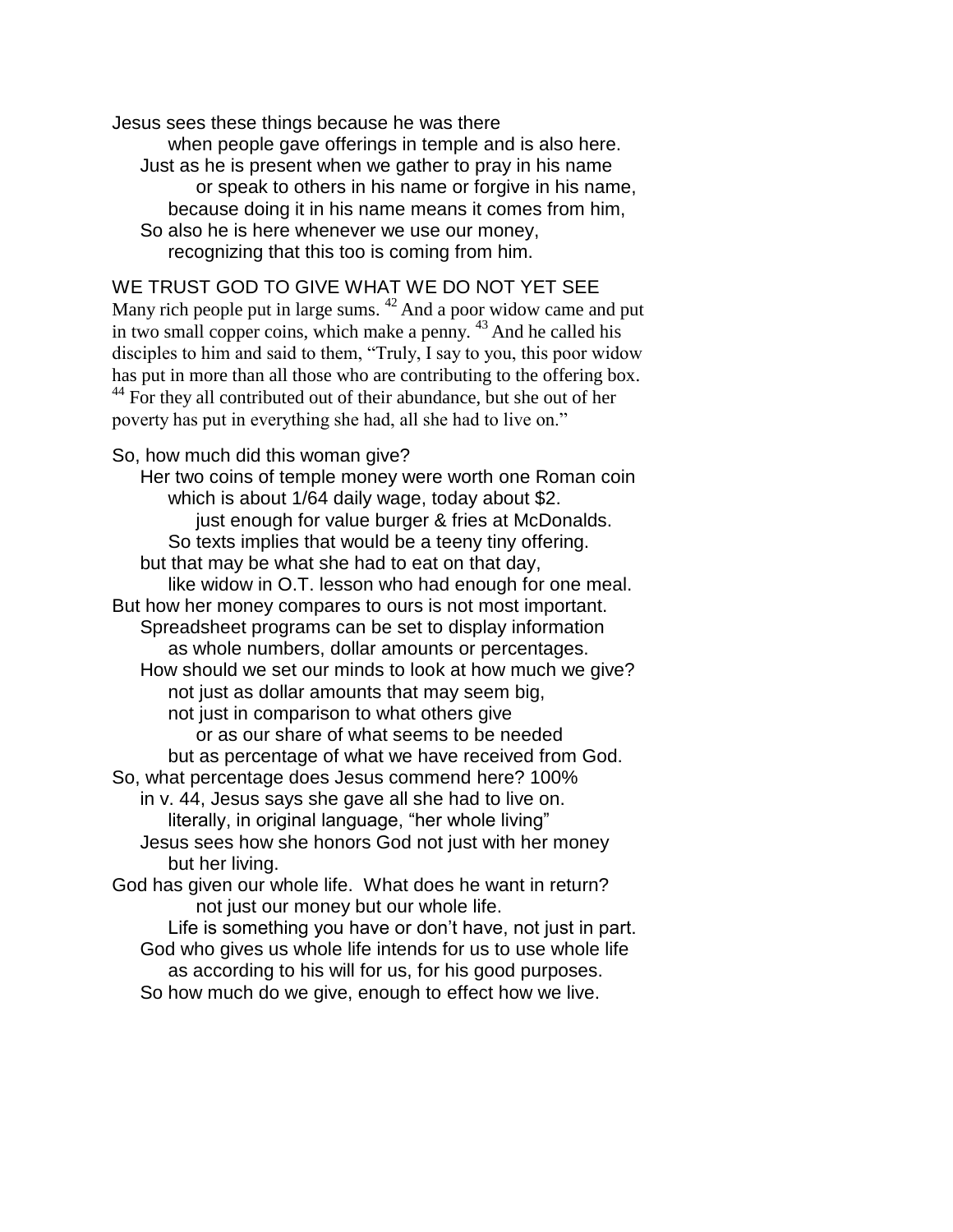But, more important is not how much this woman gave but why. We can infer was same reason O.T. widow did what she did, feeding Elijah first all the food she had, & why Israel was to bring firstfruits of harvest as offering. because they trusted God's promise that there would be more where that came from. Would you spend all money in your pocket in one place? Sure, if you had bank account or credit card and could get more whenever you needed it. This widow, who surely lived hand to mouth, had learned that God provided for her one day at a time and so trusted God for more when she needed it. When we give our offerings, more than anything else, more than a way to pay the church's bills, more than a way to get a tax deduction, it is an act of worship, expression of our trust in God. We can trust the God who sees the unseen in our hearts to provide for us what we do not yet see. We have to do this all the time anyway with something even more valuable than our money or possessions. Why do we so carefully watch accounts and hold on to possessions? It is so we will have enough for the future. But why do we think we will have another day of tomorrow? we tend to simply assume it because of quality of life God has given us today. We can trust God who gives us life for what we need for life. Now, again, important question is why. Why do we trust God? We trust the God who sees the unseen in our hearts and look forward to his yet unseen blessings because of the love that is in his heart.

WE TRUST IN GOD WHO GIVES UNSEEN RICHES Many rich people put in large sums. <sup>42</sup> And a poor widow came and put in two small copper coins

Woman in text could have taken her coins and shopped around to get the most bread she could for her money Instead she took them to where she got what she needed for life more than daily bread: the word of God. What she received in worship was worth far more than what she or any of the others gave.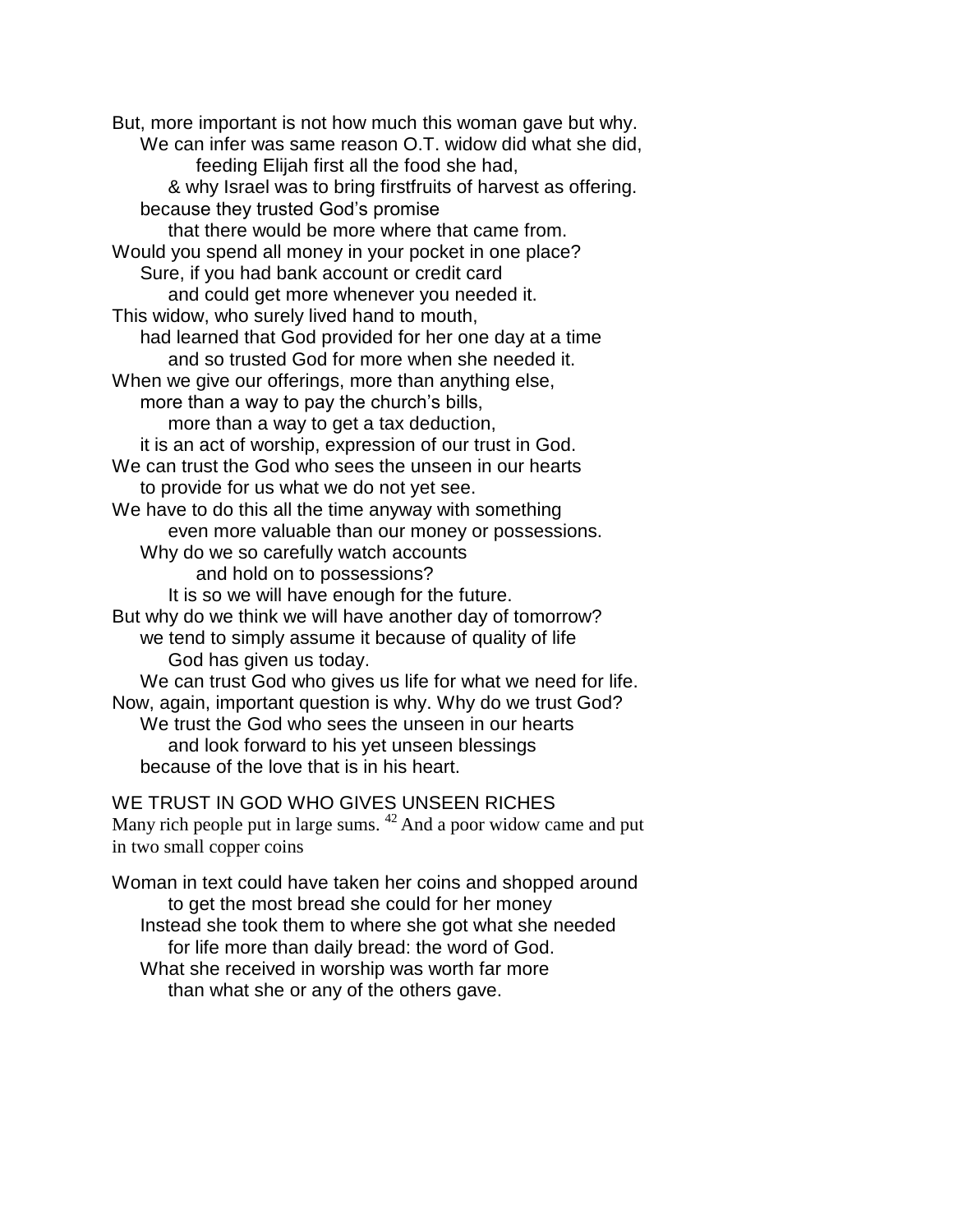Luther said he came to worship with empty sack that got filled and next week he came back again with empty sack. What sack was filled with was not potatoes or clean laundry but hope, love, peace and forgiveness which he used up each week on frustrations, fears & failures of daily life At the end of each pay period, I don't get handed wad of dollars, these days I don't even get a check. I get a note about what has been automatically deposited in my account. When we come to worship each week, we don't get a ticket for another week of life but we get a message about what has already been automatically deposited into our account. What God puts in our account is a living, not just day to day here but living forever with him. He does this for us because he who looks at our hearts sees the weakness and fear and guilt that is there. he sees that even our best behavior & greatest riches are tiny mites compared to what we need not just for this life & especially for life in heaven. It is given to us when the righteousness of Christ is credited to us while our sins are counted against him and fully paid for by his blood on the cross where he gave for us his whole living in order to provide for us our whole living. Far better than what the scribes or anyone could do for selves, He dresses us in the beautiful robes of his righteousness. he gives us a warm greeting in heaven and a seat of honor at the heavenly banquet. Along with this, God who gave us his own son also freely gives us all things. As Jesus had to point out for his disciples the greatest gift, We would not realize until Jesus points it out for us what are God's greatest gifts to us First verse of text says it all happened as Jesus was teaching at the temple. This is why we come here to this house of God & do what we do in worship because this is how God does what he does for us. This is where he gives us his riches through his word and sacraments.